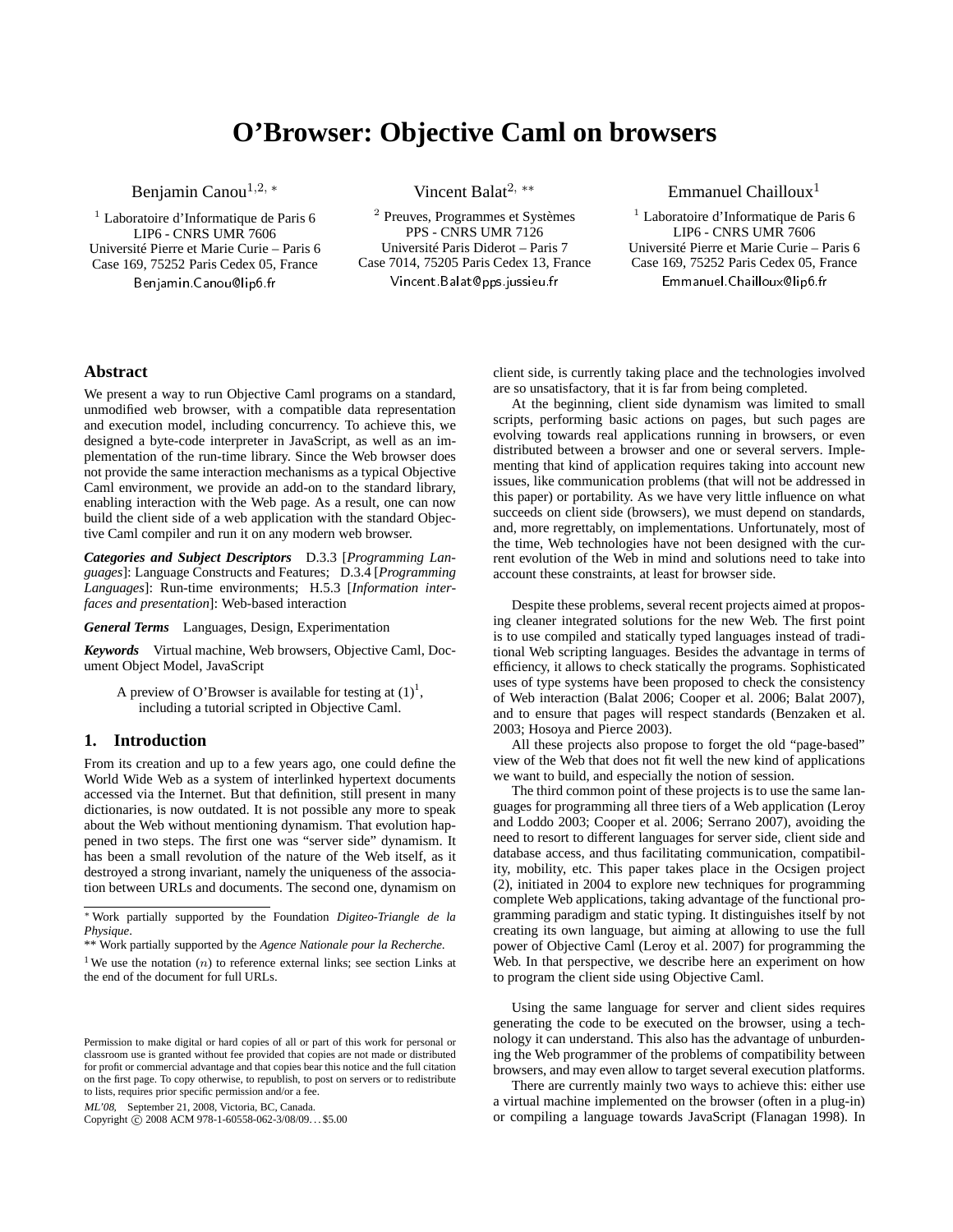this paper, we propose a third way: an implementation of a virtual machine in JavaScript for an existing language (here Objective Caml). It allows running, on a browser, Objective Caml programs that have been compiled using the standard Objective Caml bytecode compiler (without any modification). To make this possible, we also reimplemented in JavaScript the Objective Caml run-time library and a new standard library allowing the interactions with the Web page. Thus, it is possible to use it for real client side dynamic Web programming, in "Web 2.0" style, fully integrated to the Web page (unlike some plug-ins that use their own displaying system in a box within the Web page). For example, you can perform dynamic changes of the XHTML code from your Objective Caml program.

With respect to the use of a plug-in, and like compiling towards JavaScript, it has the advantage that it requires no modification of the browser, and thus can be deployed easily. With respect to a compiler, we reached at very low cost the full power of Objective Caml (even preemptive threads). All current implementations of JavaScript are too slow to run really complex programs, so our implementation suffers from this limitation and enforces it with a factor of about ten in execution time. But we demonstrated by writing real examples that it is usable for all what is currently done in JavaScript in today's Web sites, and even more. The flexibility and programming comfort we gain foreshadows much more dynamic Web applications than what is done at the moment. O'Browser will fit perfectly in a complete Web programming framework, providing power and ease of use for the programmer and the user. We can consider using it as a flexible alternative to a run-time system implemented as a plug-in.

Section [2](#page-1-0) is a short historical survey on the attempts to program web clients with ML dialects. Section [3](#page-2-0) will then present our model, followed in [4](#page-6-0) by some experimental results and examples. Finally, after a review of some related works in section [5,](#page-8-0) we shall discuss on this experiment, and present our future works in section [6.](#page-8-1)

## <span id="page-1-0"></span>**2. ML languages and Web browsers**

Functional languages, including the ML family, have followed the evolution of the client-server applications: from fat clients (large size applications with periodic connection to a central server) to thin clients (Web browsers where computations are on the server). And now to "Rich Internet Applications" (RIA), where the division of work is more distributed between servers and clients. To appreciate this evolution, we describe several experiments of RIA using one of the ML dialects, Objective Caml or Standard ML.

#### **2.1 Applets**

One of the first approaches to implement ML applets has been the MMM experiment [\(3\)](#page-9-11), a Web navigator written in Objective Caml and running Applets in Objective Caml [\(Rouaix 1996](#page-9-12)). This work has proved that the Objective Caml language was a valuable choice to build a Web browser, mainly on separate compilation and security, type safety and isolated run-time environment. The security properties applets are formalized in [\(Leroy and Rouaix 1999\)](#page-9-13).

Another attempt was to embed the Objective Caml top-level [\(4\)](#page-9-14) inside a more commonly used browser as a plug-in for Mozilla or Firebird. These navigators provide a graphical area for the applets, as an X-window window, and so a graphical Objective Caml application can use this area to interact. A source program is downloaded, compiled to byte-code and then evaluated. A special toplevel can be built with a limited library, without system or IO functions, to ensure security. There is no check of the downloaded source program since its successful compilation ensures that the



<span id="page-1-1"></span>**Figure 1.** A .Net applet running a ray-tracer in Objective Caml

produced byte-code can be executed.

Because the main Web browsers embed a Java Virtual Machine to run Java Applets, another way to create ML Applets is to use a compiler from ML to Java. We can cite MLj [\(5\)](#page-9-15) which is a compiler from SML to Java byte-code. Two papers [\(Benton et al. 1998\)](#page-9-16), [\(Benton and Kennedy 1999\)](#page-9-17) describe the compiler architecture and its intermediate languages, and present benchmarks. Applets can be found on the MLj project page. On the Objective Caml side, the Ocaml-Java project [\(6\)](#page-9-18) aims to provide interaction between Objective Caml and Java, including applets development.

The more recent platform .NET also allows to build applets. The interoperability must be with the CLR/C# model. For that, the MLj compiler [has evolved to SML.NET](#page-9-20) [\(7\)](#page-9-19) [and the paper \(](#page-9-20)Nick Benton and Russo [2004\)](#page-9-20) describes this experience of interoperability in the .NET world.

The OCamil project [\(8\)](#page-9-21) compiles the whole Objective Caml distribution, [\(including the top-level\) to .NET managed code \(](#page-9-22)Montelatici et al. [2005](#page-9-22)). Communications between Objective Caml and C# cannot be direct: C# and Objective Caml objects have to be interfaced. This is done with an IDL (*Interface Description Language*) and a code generator called O'Jacaré.net [\(Chailloux et al.](#page-9-23) [2004\)](#page-9-23). Figur[e1](#page-1-1) shows an adaptation of the ICFP Programming Contest 2000: a ray tracer program.

Thanks to all these experiments, the ML community is now able to build RIA as applets for the main Web browsers.

#### **2.2 DOM**

Another approach for rich client is to use the DOM (*Document Object Model*) [\(9\)](#page-9-24) (DOM). The DOM is an interface allowing a program to modify dynamically the content or structure of a document which can be included inside a Web page. This interface is language independent. For example for Mozilla's browsers, the DOM implementation is based on the XPCOM components, which can be written in C, C++ or JavaScript. There are also some bindings between Java and XPCOM components as Java DOM API [\(10\)](#page-9-25) or Java plug-in [\(11\)](#page-9-26).

But the most famous way to manipulate the DOM is to script actions in JavaScript. In this case, JavaScript can be seen as a glue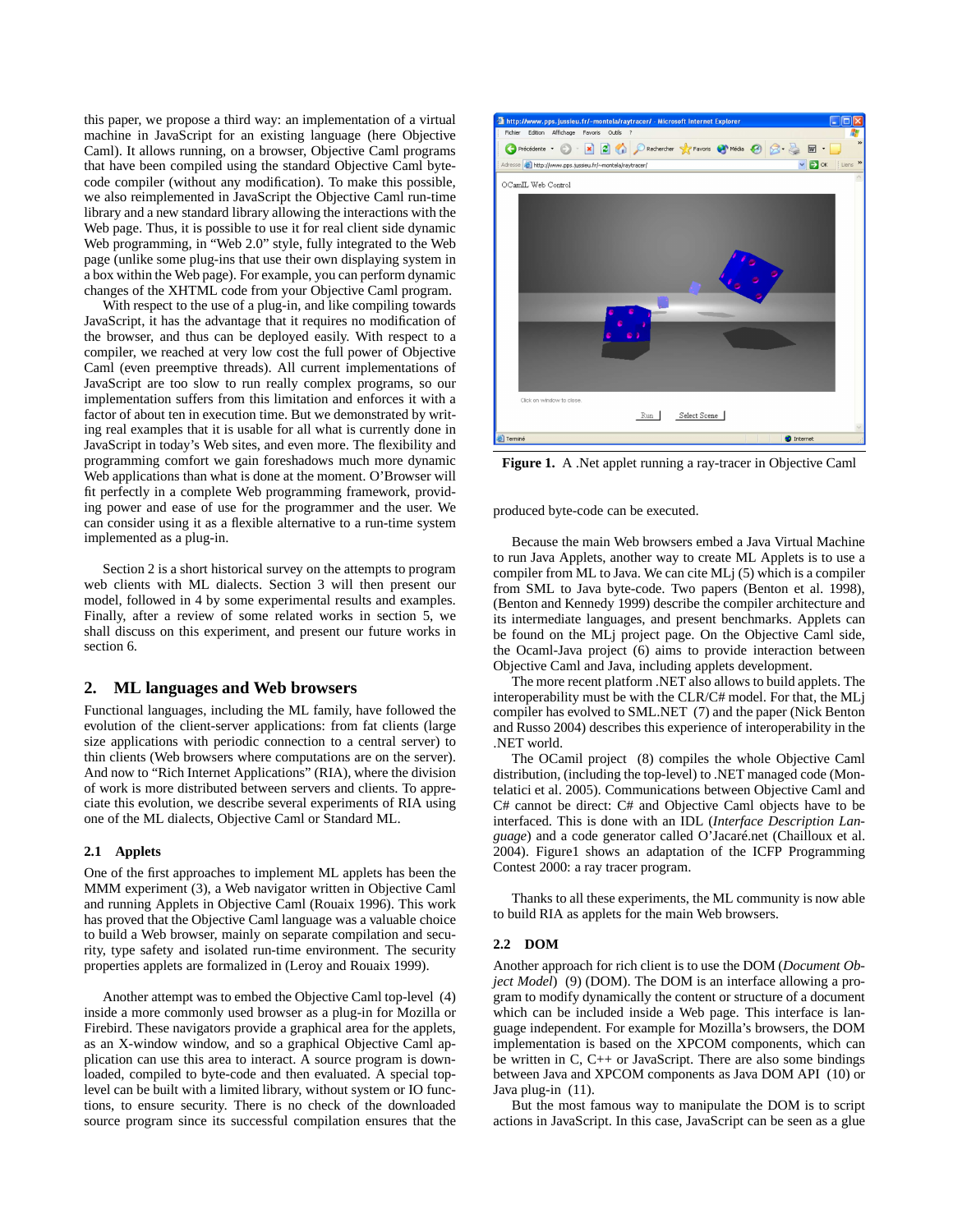language for libraries, written as XPCOM components or directly in JavaScript. Among the most popular JavaScript libraries, we can cite jQuery or Scriptaculous [\(12\)](#page-9-27).

The Google Web Toolkit [\(13\)](#page-9-28) (GWT) provides a java2javascript translator to produce  $A J A X^2$  $A J A X^2$  applications. This method has been used to translate ML dialects as Objective Caml (ocamljs [\(14\)](#page-9-29)),  $F#$  (Afax [\(15\)](#page-9-30)) and Standard ML (smltojs [\(16\)](#page-9-31)) programs to JavaScript. In section [4,](#page-6-0) we shall compare our solution to ocamljs and smltojs.

# <span id="page-2-0"></span>**3. Description of our solution**

Up to this point, the reader probably still has in mind the question *"Why do we want to run Objective Caml code in a browser, and why through JavaScript?"*. In this section, we first give our answer to this question and describe our experimental approach. We then present the API (*Application Programming Interface*) of O'Browser. Finally, we explain the execution model of O'Browser, with our answers to some selected technical problems which arose during its implementation.

## **3.1 Motivations**

*Why JavaScript?* The answer to this part of the question is practical. Unlike technologies like Adobe Flash, Java or other plugins, JavaScript is available and enabled by default in all modern browsers. Furthermore, in some closed devices (like the Apple iPhone, the Nintendo Wii or some set top boxes), there is no way to install additional plug-ins. Hence, to be able to execute code in a Web page, one has to use the provided JavaScript engine. In other words, JavaScript, if neither the safest nor the fastest language, is the key to portability.

*Why Objective Caml?* Again, we wish to write a complete Web application in one language, in our case Objective Caml. Indeed, as shown in [\(Balat 2006](#page-9-1)), Objective Caml is a fine tool to develop the server part of a Web application. It is well adapted to tree manipulations, has a type system authorizing the static checking of many security issues (like form parameters' types), and is efficient enough to write a full-featured Web server. The maturity of the Objective Caml compilers gives a strong confidence in the safety of the execution, which is important in a hostile environment like the Web and would be hard to achieve if we were designing a new language and compiler from scratch. Moreover, using a well developed language gives access to numerous existing libraries, and, last but not least, is a good way to reach an audience since there already exists a quite active community around the language.

The next step in our effort to write Web applications in Objective Caml is therefore to run Objective Caml code on the client. A way to run Objective Caml programs through JavaScript is to write a compiler. However, since there already exists a byte-code compiler, another option is to write a virtual machine in JavaScript. The choice we made is obviously arguable, but here are some reasons behind it.

- As said earlier, we want to keep the gain of using a mature and well tested compiler.
- The Objective Caml byte-code format rarely changes from one version to another, which is not the case of the compiler, so it is easier to maintain.
- The abstraction we get from the JavaScript execution model enables us to get close to Objective Caml's semantics. For

example, we provide preemptive threads, which do not exist in JavaScript, as will be detailed later in this section.

- It is well known that debugging JavaScript code is hard, in particular debugging generated code. Debugging a virtual machine is easier, by running it step by step and comparing its state to the original Objective Caml virtual machine.
- It sounded like fun and we did really want to see if it was feasible.

## <span id="page-2-4"></span>**3.2 A brief chronology of the experiment**

In our early experiments, we tried to mimic the standard execution environment within the browser, including a terminal emulator and the Graphics<sup>1[3](#page-2-2)</sup> library to be able to run unmodified Objective Caml byte-code programs as shown in figure [2.](#page-3-0) We included a step-bystep debugger to help us design and optimize the core of the virtual machine.

As we were implementing the run-time library primitives, our scepticism on the viability of the approach faded. Indeed; the virtual machine was able to run, even if quite slowly, programs like a Mandelbrot set computation or the Knuth-Bendix rewriting algorithm (which is used in Objective Caml test suites because of its mixing of exceptions, string manipulations, functional style and allocations). In the end, we were close to being able to run the Objective Caml interactive top-level (the limitations came from the difficulty to mimic accesses to the file system which are needed by the Objective Caml compiler).

This led us to the conclusion that the approach of running Objective Caml programs on the client by using the standard Objective Caml compiler and a virtual machine in JavaScript is feasible.

However, if it was useful to develop the virtual machine core, our simulation of a standard Objective Caml environment was obviously not adapted to writing Web applications. So, the next step was to tweak the standard library to be able to manipulate the hosting Web page, and to remove input/output functions which make no sense in a Web browser environment.

The current version we present in this section includes this modified standard library and is simply a standalone *vm.js* file containing an  $\overline{e}$ xec\_caml(url, argv)<sup> $\overline{f}$ </sup> function taking an URL to a byte-code file as argument, to be used as shown in listing [1.](#page-2-3) The virtual machine implementation is fully re-entrant so several Objective Caml programs can run at the same time in one page.

```
1 / / w a i t s f o r t h e page t o be loaded
   window. \text{onload} = function ()exec_caml (" client_side.exe.uue");
        since\; JavaScript\; supports\; 7 bit\; ascii,
5 // we UUencode bytecode files
6 }
```
**Listing 1.** The only JavaScript code remaining: run ocaml

## **3.3 The modified standard library**

As said in section [3.2,](#page-2-4) our first environment simulated a standard Objective Caml environment in which input/output functions were redirected to terminal emulators. In particular, it was possible to write page elements in the virtual console by printing XHTML code. However, as explained in section [2,](#page-1-0) a cleaner and more modern way to create page element is to use the DOM (*Document Object Model*).

*The DOM* If the reader is not familiar with the DOM, here is a quick and simplified description from a JavaScript point of view.

<span id="page-2-1"></span><sup>2</sup> AJAX (*Asynchronous JavaScript And XML*) is a commercial name for web applications heavily using the JavaScript possibility to perform HTTP requests

<span id="page-2-2"></span> $3$  We use the notation  $\overline{c}$  ode<sup> $\overline{c}$ </sup> for code extracts in the text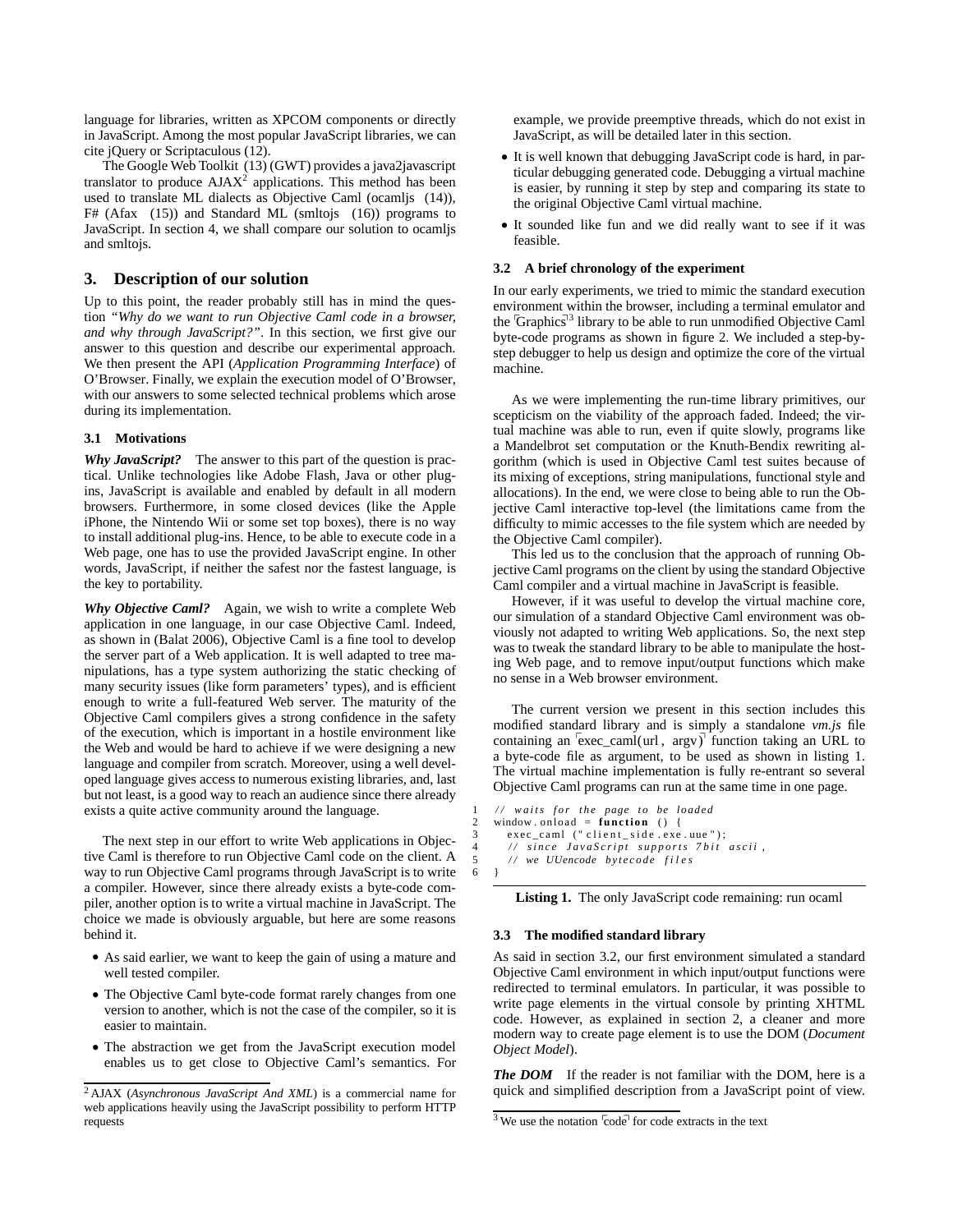

<span id="page-3-0"></span>**Figure 2.** O'Browser's early look

See [\(9\)](#page-9-24) for the official specification. The DOM is an API to manipulate the run-time representation of a Web page.

Each DOM node is an object, in the JavaScript sense, which can be seen as a map associating string keys to *value*s, where values can be references to other nodes, primitive types like strings and integers, or closures. A (key, value) pair of an object is usually called a *property*, or a *method* if the value is a closure. To be precise, JavaScript method calls use the following mechanism: the free variable  $\left[$ **this** $\right]$  in the body of a function f definition is instantiated to  $o$  when  $f$  is bound to  $m$  in the object  $o$  and called with the syntax  $o.m(args)$ . The JavaScript syntax  $\overline{f}$ . call (o, args )<sup>1[4](#page-3-1)</sup> is also available and equivalent.

The whole DOM can then be seen as a set of references to DOM nodes, with a few primitives to access, modify and remove elements of the nodes:

> get : node ref  $\rightarrow$  string  $\rightarrow$  value set : node ref  $\rightarrow$  string  $\rightarrow$  value  $\rightarrow$  unit unset : node ref  $\rightarrow$  string  $\rightarrow$  unit

In this model, each page element (each markup in the XML file) is represented by a node as follows: the *tagName* key indexes the name of the XML element, and each attribute is bound to its value. The children of a markup  $n$  are of course also represented as nodes, and a reference to each of them appears in  $n$ . For example the DOM node *n* representing the HTML code  $\overline{\text{m}}$  src="img.png" / $\overline{\text{m}}$  verifies  $n("tagName") = "IMG" and  $n("src") = "img.png".$$ In fact, the DOM does not contain only XML nodes, but can also contain user-created values.

An important property is that an XML node of the DOM can be referenced by at most one other XML node. In practice, if one takes a node  $n$  referenced by the node  $n_a$  and makes it a child of  $n_b$  with the set operation defined above, then n immediately disappears from  $n_a$ .

With such a property, the DOM is able to describe the tree structure of an XML document, allowing its modification while avoiding sharing and cycles of page elements (sharing and cycles are however not forbidden for the data which do not represent the Web page, like the environment of closures, user-created nodes, etc.).

In practice, the browser exposes the DOM of the current page to the JavaScript API through a few global variables. For example, the  $\sqrt{\frac{1}{2}}$  variable represents the root of the HTML content.

*DOM assignments* As we have just said, assigning a node reference to a key in another node makes it disappear from other nodes. In a similar way, assignments sometimes have side effects.<br>For example, modifying the <sup>m</sup> style <sup>m</sup> property of a node forces the browser to recompute the appearance of the associated page element. Similarly, assigning the  $\frac{m}{n}$  inner HTML $\frac{m}{n}$  property makes the browser parse the given string as HTML and replace the children of the node.

*DOM events* As we have said, nodes need not only contain simple types and node references, but also closures. When some event named  $e$  occurs to a DOM node  $n$  in the browser, and if the key e is bound to a closure in n, then  $n(e)$  is called. More practically, listing [2](#page-3-2) shows how to greet the user when the page is clicked. In JavaScript, closures are appended to an *event queue*, so have to wait for the termination of all pending events handlers to be executed.

<span id="page-3-2"></span>1 window on click = **function** () {<br>2 document.innerHTML =  $"$  <h1>H 2 document.innerHTML = "<h1>Hello! </h1 >"; 3 }

**Listing 2.** Assigning a handler to an event in JavaScript

*Accessing the DOM from O'Browser* We provide an Objective Caml Node<sup>1</sup> module, containing the DOM primitives. A simplified signature is given in listing [3.](#page-3-3)

```
1 module Node : s i g
       2 type t
       (* the root node *)
       val document : t
       5 (∗ c r e a t e nodes and t e x t ∗)
6 val text : string \rightarrow t
7 val element : string → t<br>8 (* attributes (string pro
       8 (∗ a t t r i b u t e s ( s t r i n g p r o p e r t i e s ) ∗)
       val get_attribute : t -> string -> string
```
<span id="page-3-1"></span> $4$  In fact, every function is an instance of the built-in object type  $\overline{F}$ unction<sup>1</sup> which defines the methods  $\lceil \text{call} \rceil$  and  $\lceil \text{apply} \rceil$ .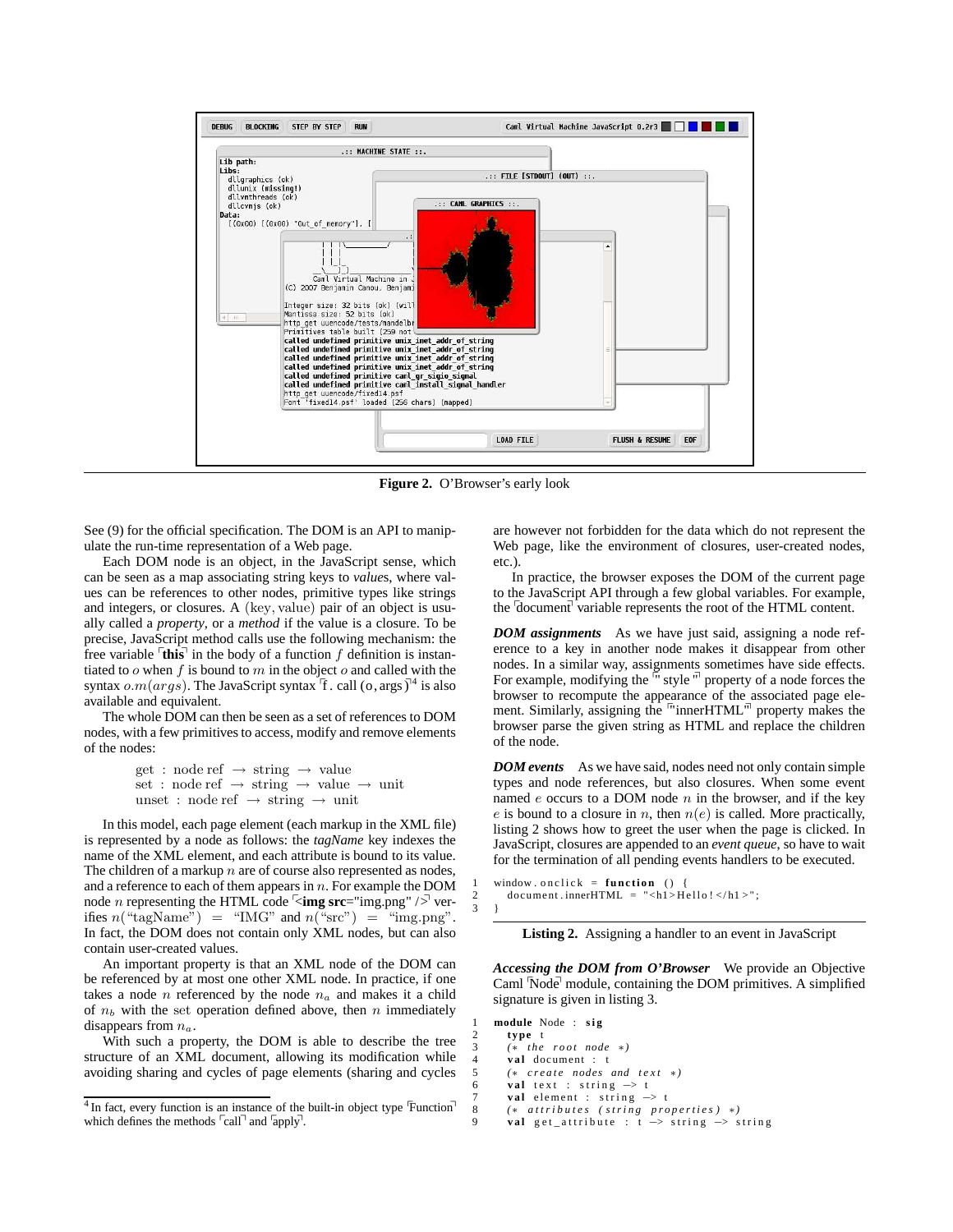```
10 val set_attribute : t \rightarrow string \rightarrow string \rightarrow unit
11 val remove attribute : t \rightarrow string \rightarrow unit
12 (∗ e v e n t s ∗)
13 val register_event
14 : t \rightarrow string \rightarrow (unit \rightarrow unit) \rightarrow unit
15 val clear_event : t → string → unit
16 (∗ a c c e s s node ' s c h i l d r e n ∗)
17 val children : t \rightarrow t list<br>18 val append : t \rightarrow t \rightarrow \text{uni}val append : t -> t -> unit
19 val remove : t → t → unit<br>20 end
     20 end
```


The type  $\overline{\text{Node}.t}$  defines an abstract value containing a JavaScript DOM node reference. Functions are provided to do the primitive operations described above:

- get the root node,
- create fresh nodes (XML element nodes as well as text nodes),
- set properties of the three types:
	- get, set and remove attributes (string properties),
	- link (and unlink) caml closures to events,
	- access and modify child nodes.

Listing [4](#page-4-0) is a toy example use of the  $\sqrt{N}$ ode $\sqrt{N}$  module. It is a recursive function collecting the URLs of all the links in the page. As said earlier, the  $\frac{m}{n}$  tagName<sup> $\frac{m}{n}$ </sup> property of a node is its XML element name, for links, it is  $\mathbb{R}^m$ . The attribute  $\mathbb{R}^m$  of a link markup contains its target (like in  $\leq$ **a href**="index.html">index $\lt$ /**a** $\geq$ ).

```
1 let get_urls () =<br>2 let r = ref [] in
3 let rec get_urls node =<br>4 match get attribute n
4 match get_attribute node "tagName" with
5 | "A" -> r := get_attribute node "href" :: !r
6 \vert \vert \vert \rightarrow List . iter get urls (children node)
7 in
         get_urls document ; !r
```
**Listing 4.** Node usage example

*Higher level HTML content creation* Using only the DOM primitives to create page elements can be compared to using assembly language to produce complex software. Hence, we provide a higher level interface, with the  $[Htm]$  module. This module defines a function for each HTML markup, using Objective Caml's labelled optional arguments<sup>[5](#page-4-1)</sup> for optional attributes. When using the Node<sup>†</sup> module, to construct nodes with children, one has to create an empty node and then add its children one by one. To simplify this, the  $\text{Htm}$  functions for elements with children take a list of nodes as argument. Similarly, each function takes an optional list of (string  $\times$  string) values to define additional attributes.

```
1 (∗ s i g n a t u r e ∗)
 \begin{array}{cc} 2 & \textbf{val} & \textbf{string} \\ 3 & \textbf{string} \end{array}string \rightarrow Node.t4 v a l a :
 5 ? href: string \rightarrow ? name: string \rightarrow6 ? style : string \rightarrow ? onclick : (unit \rightarrow 'a) \rightarrow? \mathsf{attrs:} \left( \text{ string } * \text{ string } \right) \text{ list } \Rightarrow8 Node. t 1 i s t \Rightarrow Node. t
9 (* example <a href = "index .html" > index </a> *)<br>10 let link = a ~href : "index .html" [string "index
       10 l e t l i n k = a ~ h r e f : " i n d e x . html " [ s t r i n g " i n d e x " ]
```
#### **Listing 5.** Link creation with Html

Listing [5](#page-4-2) shows an extract of the signature of the module  $\overline{Html}$ , along with an example use.

*Compatibility* The virtual machine itself has been successfully ported to the JavaScript engines of all the current common browsers, namely Microsoft Internet Explorer 6+, Mozilla Firefox 2 and 3, Opera 9+, Apple Safari 3.0+ and Konqueror 3.5+. This required to compare the efficiency of JavaScript's control flow structures. For instance, we did a little benchmark between JavaScript's <sup>*s*</sup> switch<sup>†</sup>, an array of functions and nested  $\left[\mathbf{if}\right]$ s. The result is that we use an array of functions indexed by instruction codes instead of a switch since this approach has performs better on some engines and similarly on others. We made the arguable choice to keep a single code for all platforms, but a solution would be to provide several implementations of the same algorithm using different coding styles and to choose the best one at run-time.

However, even if the core is compatible, and since we provide a low level DOM interface and there are differences between the DOMs exposed by the different browsers, the same application may run but have different behaviours. A first solution we propose (and are still working on) is to solve these issues in the higher level <sup>[</sup>Html<sup>]</sup> module. For instance, Microsoft Internet Explorer 6 does not support the  $\sqrt{n}$  position : fixed  $\sqrt{n}$  style attribute used to specify that a div stays visible even if the page is scrolled. We thus provide a  $\sim$  fixed<sup>†</sup> optional argument to the  $\overline{H}$ tml.div $\overline{V}$  function which simulates this behaviour with JavaScript but uses the style attribute on other browsers. Another solution would be to abstract the styles by Objective Caml types.

#### **3.4 A compatible data representation**

Even if Objective Caml allows the definition of quite complex data types, the run-time representation of values is limited to two cases: integers and pointed blocks, with a small number of block types. In standard Objective Caml, on a  $n$  bit architecture, a value can be either a  $n-1$  bit integer, encoded in the higher part of a n bit word, the least significant bit being a 1, or a pointer to an even address, the last bit being by definition a 0. The discrimination between integers and pointers is then simply a done by testing the least significant bit. If the value is a pointer, then the pointed data can be mainly an array of values, a closure, a boxed 64 bit float, an array of unboxed [6](#page-4-3)4 bit floats or a foreign value encapsulated in a *custom* block<sup>6</sup>.

We chose to remain as close as possible to the standard representation, in particular, we can discriminate if a value is an integer or a block, use the same boxing policy for floats and float arrays and implemented the same standard *custom* blocks for the standard library, like  $Int64$ <sup>n</sup>.

Having a closely similar data representations is really important for the following reasons:

- We can (de)serialize values in a compatible format. This is important since we want to be able to transmit data between the browser and the server as Objective Caml values through serialization.
- Some Objective Caml features, like a large part of the Object Oriented layer, are implemented in the language itself, sometimes by bypassing the type inference, and rely on the data representation. By using a compatible representation, we can use the standard library unmodified and so save time and avoid the bugs of a new implementation.
- It also helped us debug the virtual machine by comparing the data structures.

*Implementation* In practice, an integer is simply a JavaScript Number<sup> $7$ </sup>, and a pointer is an instance of the object type  $\overline{B}$ lock.

<span id="page-4-1"></span><sup>&</sup>lt;sup>5</sup> The syntax  $\sqrt{2}a$ : t<sup>†</sup> defines an optional argument a of type t, taking the value Some  $\bar{x}$  if x is passed to the function via  $\bar{x}$  or  $\bar{x}$  or  $\bar{y}$  if a is omitted.

<span id="page-4-3"></span><sup>6</sup> A block containing the foreign value along with a pointer to its associated primitives for hashing, comparison, serialization, etc.

<span id="page-4-4"></span><sup>&</sup>lt;sup>7</sup> Simple types are not a special case: one can for instance write  $\lceil$ (3). toString () $\lceil$  in JavaScript.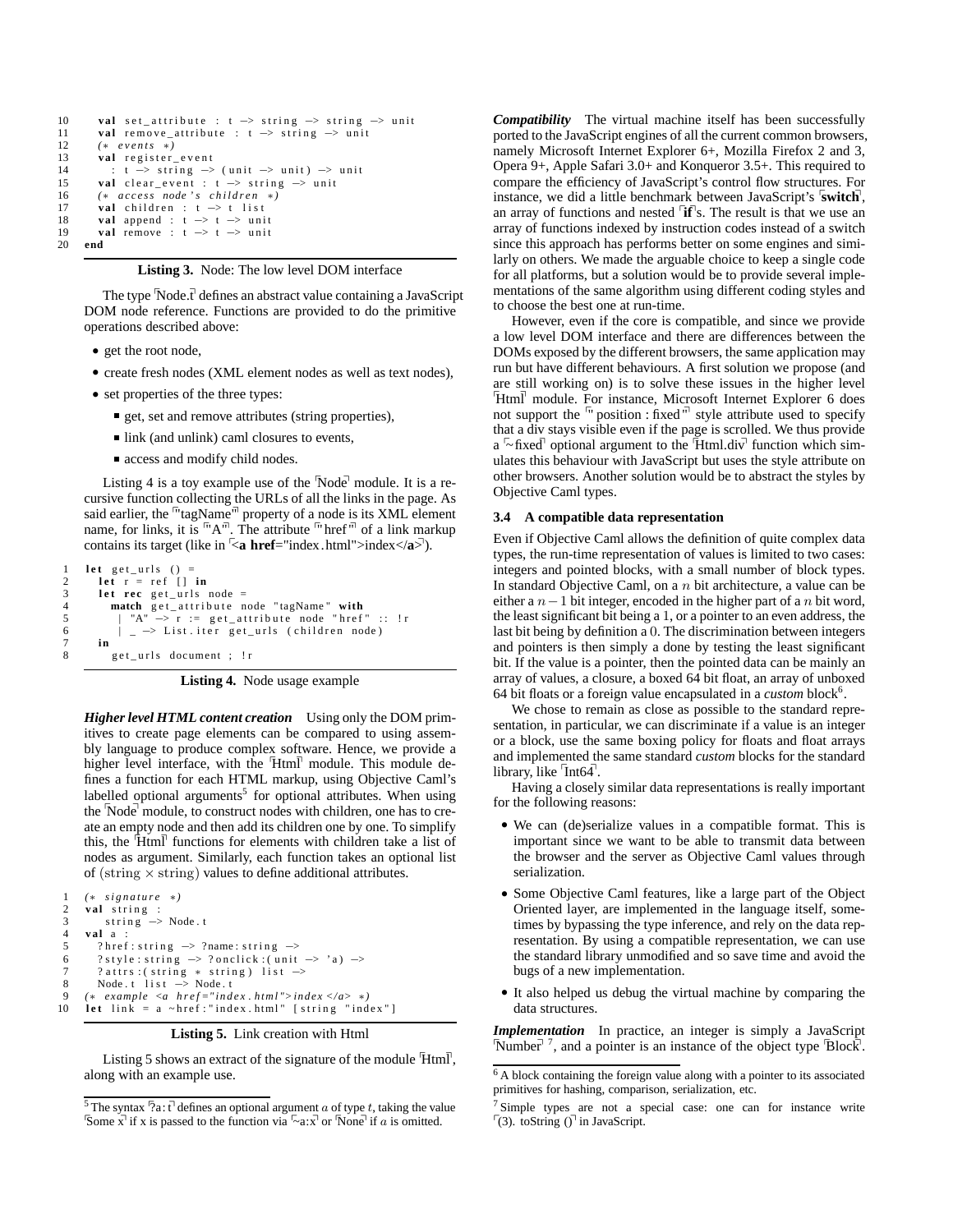Then the discrimination between the two is done by the test  $\left[$ (b **instanceof** Block)<sup> $\right]$ </sup>. The definition of the object type  $\left[$ Block<sup> $\right]$ </sup> is presented in listing [6.](#page-5-0) A block encapsulates an array of values, which can be either integers or blocks, thanks to the permissive type system of JavaScript. To be able to mimic some of the behaviours of the original run-time on values, the prototype of the  $\overline{Block}$  type provides a  $\sqrt{\sinh^{-1}}$  method which simulates pointer arithmetic<sup>[8](#page-5-1)</sup>. This method creates a new block  $b$  from a block  $a$ , sharing its content with a but for which the  $\left[\text{get}\right]$  and  $\left[\text{set}\right]$  operations use an offset.

```
1 function Block(size, tag) {<br>2 // functions can be seen
 2 // functions can be seen as object constructors<br>3 // (new Block(s.t)) creates an object of type b
 3 / / ( new B lock ( s , t ) ) c r e a t e s an o b j e c t o f t y p e B lock
              " this" is a reference to the new object
 5 this \text{size} = \text{size};<br>6 this \text{tag} = \text{tag};
 6 this tag = tag;<br>7 this content =
         this . content = []
 8 this offset = 0;<br>9 }
      9 }
10 // modifying the prototype of the function Block makes<br>11 // its content accessible from all objects of type Block
\frac{12}{12} // (this is how inheritance is done in \js)
13 Block . prototype . get = function (i) {
14 return this . content [this . offset + i];
16 Block . prototype . set = function (i, v) {
17 this . content [ this . offset + i ] = v;
19 Block . prototype . shift = function (o) {
20 var n size = this . size - o >= 0 ? this . size - o :0;<br>21 var b = new Block (n size, this . tag);<br>22 b . content = this . content:
         var b = new Block (n size, this. tag);22 b. content = this . content;<br>23 b offset = this offset +
23 b. offset = this . offset + o;<br>24 return b:
         return b:
```
**Listing 6.** The Block object

*Foreign functions interface* Since we use Objective Caml's bytecode calling convention and a data representation different from JavaScript for simple types and objects, it is not possible to call existing JavaScript functions from Objective Caml directly. To be able to use existing JavaScript libraries, one needs to write interface code (as it is the case with the C language for standard Objective Caml programs).

To achieve this, the virtual machine exposes a  $\overline{RT}$  global object which is used for the look-up of foreign functions' symbols. To define a foreign function, the programmer associates a function to its symbol in  $\overline{RT}$ . Thanks the JavaScript methods  $\overline{cal}$  and  $\overline{apply}$ of the Function prototype, a foreign function is simply defined as a JavaScript function taking the same number of parameters as the Objective Caml associated function. To call such a function, the virtual machine then simply does a  $\overline{RT}$ ["symbol"]. call (vm, args  $\overline{Q}$ ]. The first argument of  $\lceil \text{call} \rceil$  is the current virtual machine state, which, for instance, enables the programmer to raise exceptions in the virtual machine. This is important since, as said earlier, multiple instances of the virtual machine can run simultaneously.

Listings [7](#page-5-2) and [8](#page-5-3) shows how the  $\overline{\text{String}}$  get function is declared and defined.

```
external get
2 : string \rightarrow int \rightarrow char<br>3 = "caml string get"
           = " c a m \bar{1} _ s t r i n g _ g e t "
```
**Listing 7.** A foreign function declaration

```
1 RT. caml_string_get = function (arr, idx) {<br>2 if (idx >= 0 & & idx \lt arr, size - 1) {
                if (\text{idx} > = 0 \&\& \text{idx} < \text{arr} \cdot \text{size} = 1) {
\begin{array}{ccc} 3 & \text{return } \arr \text{. get } (\text{idx}); \\ 4 & \text{ } \end{array}4 }
```
5 **this** . array\_bound\_error ();

**Listing 8.** A foreign function definition

#### **3.5 The execution model**

To fulfill our goal to have a unique language to program a complete Web application, we wanted the execution model to be as close as possible to the one of a standard Objective Caml environment.

In particular, the JavaScript execution model is such that the browser is blocked during a JavaScript computation. The JavaScript programmer has to give back the control to the browser explicitly to keep the user interface reactive. Moreover, there is no easy yield operation: a yield is done by creating manually a continuation and by adding its execution to the event queue through a call to window.setTimeout(0, continuation  $\nabla$ . When compiling to JavaScript, a solution is to rewrite the program in CPS form, then a yield is done by putting the current continuation in the event queue.

We did not want to add an explicit yield operation to the language and thus change the programming style. So the solution is the following simple behaviour: the virtual machine executes a quota of instructions and then puts in the event queue a closure which runs itself again. Since foreign functions may take an undetermined time, a time barrier is also set. To sum up, the programmer just writes normal Objective Caml code, and the virtual machine handles all the low level control flow passing operations.

*Blocking calls* Some functions, like wait\_next\_event<sup>1</sup> from the standard library graphical module, or the 'http\_get' function provided by O'Browser which gets the content of a file from its URL, are seen as blocking calls from the Objective Caml point of view. However, it would be a poor solution to block the browser while waiting for the resource. The solution we adopted is to freeze the machine as follows:

- 1. When a foreign function<sup>[9](#page-5-4)</sup> wants to wait for a resource, it stores the continuation of its execution into a closure  $c_{res}$ .
- 2. It then tells the virtual machine, by raising a JavaScript exception, that it has not finished and is waiting for the resource  $r$ .
- 3. The machine assigns to the event spawned when  $r$  is ready a closure which resumes itself, and then stops.
- 4. When the virtual machine is run again, it first checks if some  $c_{\text{res}}$  is present and runs it.
- 5. If  $c_{\text{res}}$  succeeds, then the machine puts the result on the stack as it would be for a normal foreign function call, and continues to execute the remaining byte-code.
	- If  $c_{\text{res}}$  does not succeed, or if it simply has to wait for another resource before returning, the same process is done one more time.

Actually, this is a simplification, and the real implementation involves more states and resource identifiers, but these are technical details.

<span id="page-5-5"></span> $1$  **for**  $i = 0$  **to** 10 **do** 2 a lert (sprintf "iteration %d" i);<br>3 sleep 1 sleep 1 4 **done**

## **Listing 9.** Blocking calls example

An interesting gain compared to JavaScript is the possibility to resume a computation after a given time, without the need to

25 }

6 }

<span id="page-5-1"></span><sup>8</sup> This is used for instance to support Objective Caml's representation of mutually recursive functions, and to handle code segments as blocks.

<span id="page-5-4"></span><sup>&</sup>lt;sup>9</sup> The JavaScript implementation of an Objective Caml external function.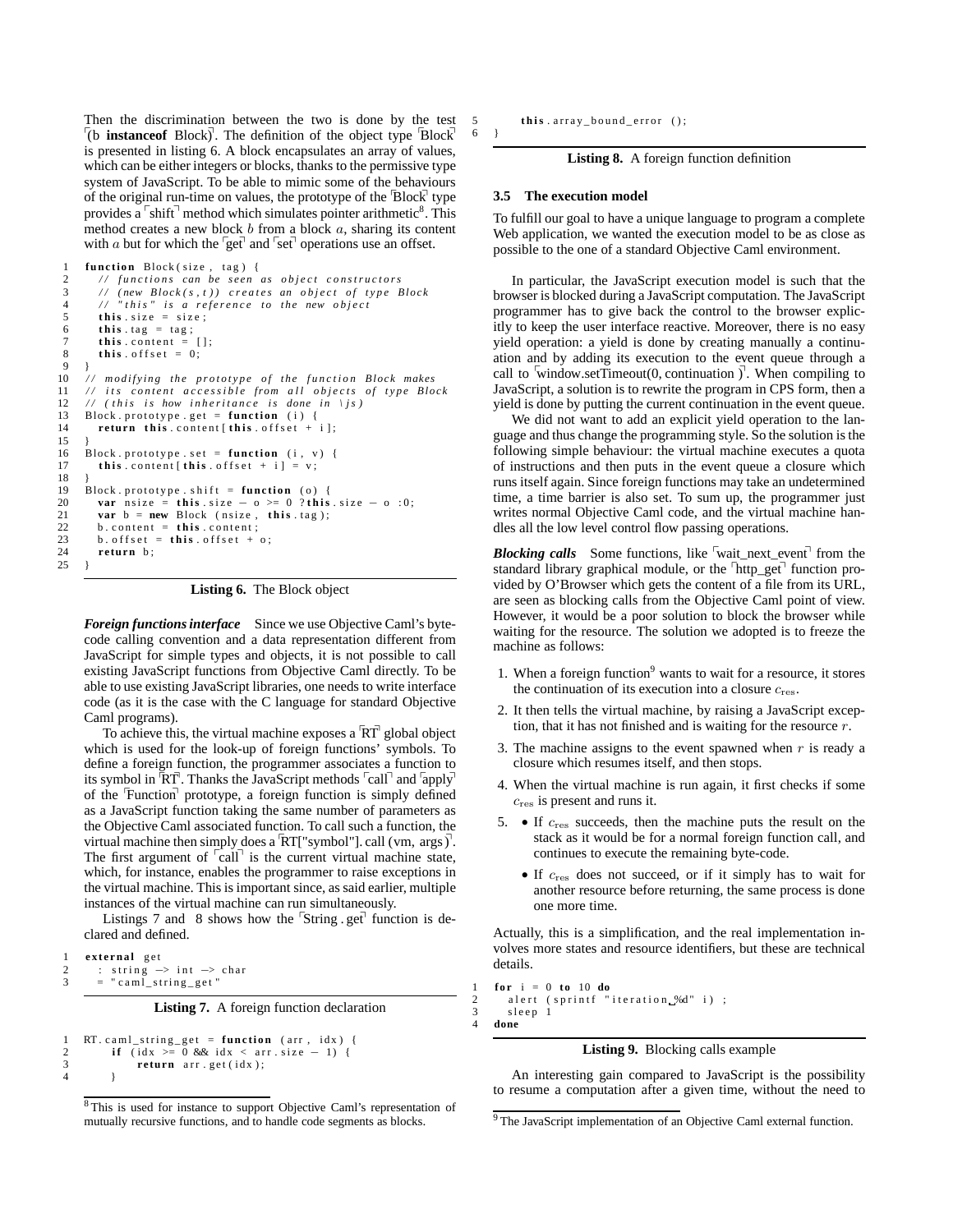construct manually the continuation, as shown in listing [9.](#page-5-5) With our implementation, the virtual machine is stopped during the  $\sqrt{s}$ leep $\sqrt{ }$ call and the browser thus stays reactive.

*Concurrency* O'Browser implements the  $\text{Threads}$  module of the Objective Caml standard library. This is simply done by putting the virtual machine register in a context object, and by wrapping the byte-code interpretation loop within a scheduler which regularly does a context switch.

Some other tricks were needed, for example the blocking calls presented above do not actually stop the machine but try to run another thread and only stops if no thread is alive.

Not surprisingly, if the implementation was conceptually simple to implement, it was hard to debug due to the number of states and the difficulty to handle the control flow in JavaScript). Finding a good scheduling algorithm and its associated constants took a lot of time. The problem is that it has to run enough instructions for the program not to run too slowly while doing enough context switch to provide concurrency. It also has to pass the control flow to the browser often enough so that the user interface stays reactive, but not too often because this operation has a high and quite unpredictable impact on performance. The current one seems good enough on most of our examples but we are still tweaking it.

*Events handlers as concurrent threads* We chose to use a different semantics than JavaScript's one for events execution. While in JavaScript, event handlers are executed sequentially by putting them in a queue, in O'Browser, each event handler is launched in a separate thread. The positive result is that the programmer may write an arbitrary long computation in an event handler, while keeping the rest of the application reactive. However, one cannot assume that, for instance, a  $\overline{m}$  mouseOver $\overline{r}$  event has terminated when its corresponding  $\sqrt{\ }$  mouseOut $\sqrt{\ }$  event is launched. Of course, these issues are solvable by using Objective Caml's Mutexes, implemented by O'Browser.

# <span id="page-6-0"></span>**4. Experimental results**

We now present the results of our experiment, first by comparing its performance to Objective Caml and JavaScript, and then by showing some demonstrative examples to put the, not surprisingly, quite poor benchmark results into perspective.

## **4.1 Performance**

*Comparison to other technologies* We did a comparison between ocamlc (the standard byte-code compiler), ocamljs (an experimental compiler to JavaScript [\(14\)](#page-9-29)), smltojs (a compiler of Standard ML to JavaScript [\(16\)](#page-9-31)), JS (an equivalent of the algorithm in plain JavaScript if we were able to write one) and O'Browser.

- *ack* is the Ackermann function called on (3, 6) twenty times.
- *kb* is the Knuth-Bendix rewriting algorithm.
- *queens* is a solver for the n-queens problem.
- *nucleic* is a benchmar[k using float and trees used in \(](#page-9-32)P. H. Hartel, M. Feeley *et al* [1996\)](#page-9-32) to compare functional language implementations

The numbers are execution times, on a mainstream Intel Dual Core platform running a 64 bit GNU/Linux operating system. The browser used for the tests is Mozilla Firefox 3, except for *kb* since the smltojs version made Firefox completely hang for some unknown reason, so we used Opera 9.5.

| test    | ocamlc | JS                  | ocamlis      | smitojs | O'Browser |
|---------|--------|---------------------|--------------|---------|-----------|
| ack     | 160ms  | 1.6s                | 5s           | 3s      | 1m20s     |
| kb      | 1 s    |                     | $fails^{10}$ | 1h30    | 9m15s     |
| queens  | 75ms   | fails <sup>11</sup> | $_{2s}$      | 3s      | 21s       |
| nucleic | 300ms  |                     | 2m8s         | 32s     | 5m15s     |

If we look at the raw data, the performance is poor. However, we chose these examples because they show the three common cases and allow us to put these bad results into perspective:

- *ack* is a computation intensive task, with a unique recursive function over integers, so is a function quite easily optimizable by the JavaScript interpreters (integers unboxing, etc.), whereas the abstraction of the virtual machine prevents such optimizations. By the way, it is important to notice that the JavaScript tests (JS and ocamljs) didn't run at our first try and required us to tweak the interpreter since the number of recursions is limited to usually 100 or 1000 (since the virtual machine has its own stack, O'Browser does not suffer from this limitation).
- *kb* is complex, highly functional, using exceptions as a programming style and doing many string manipulations. The compilation of such a program is hard and indeed breaks ocamljs and is extremely slow in smltojs (that is not due to the syntax conversion since the Standard ML version, compiled by mlton, is even faster than the Objective Caml one compiled by ocamlopt). So, even if we get a big ratio between the two Objective Caml virtual machines, this is a case where the abstraction provided by O'Browser is a clear gain.
- *queens* and *nucleic* show the common case of the performance ratio, which is around 10 to 20 between JavaScript (or compiled to JavaScript) code and O'Browser.

An important result is that even if the ratio fluctuates between the two virtual machines, it seems more likely to stay in a predictable range since the algorithms are similar; such a result could hardly be obtained with a compiler using JavaScript control flow primitives (like the exception mechanism), as demonstrated by the *kb* example.

Moreover, the examples of the next section will show that this factor stays acceptable for many use-cases in client side Web programming. In fact the time is spent more in user interaction and page redrawing than in code execution (as it is the case in the computational examples from this benchmark) .

*Comparison between JavaScript engines* Not surprisingly, since JavaScript engines' performance is a central point in the fight between browsers, the execution times in most of the popular browsers are similar. During our tests, the order (beginning with the fastest) was Firefox 3, Safari 3.2, Opera 9.5, MSIE 6, Firefox 2, and the speed factor between the fastest and the slowest was about 2. There is then a gap between the aforementioned ones and MSIE 8 and Konqueror, but the former one is still in beta stage, and the Konqueror developers have just announced the integration of a new engine so the situation will probably completely change in a near future.

As previously said, computation time is not often the major problem in current Web applications, and it is a good result for portability to see that none of the common browsers is left behind. Another positive result is that Opera has good performance, since it is almost always the browser embedded in gaming platforms and set top boxes.

<sup>&</sup>lt;sup>10</sup> The compiler succeeds but the generated code behaves incorrectly.

<sup>&</sup>lt;sup>11</sup> We wrote a version in JavaScript but the lack of tail recursion prevented it from running with our available memory.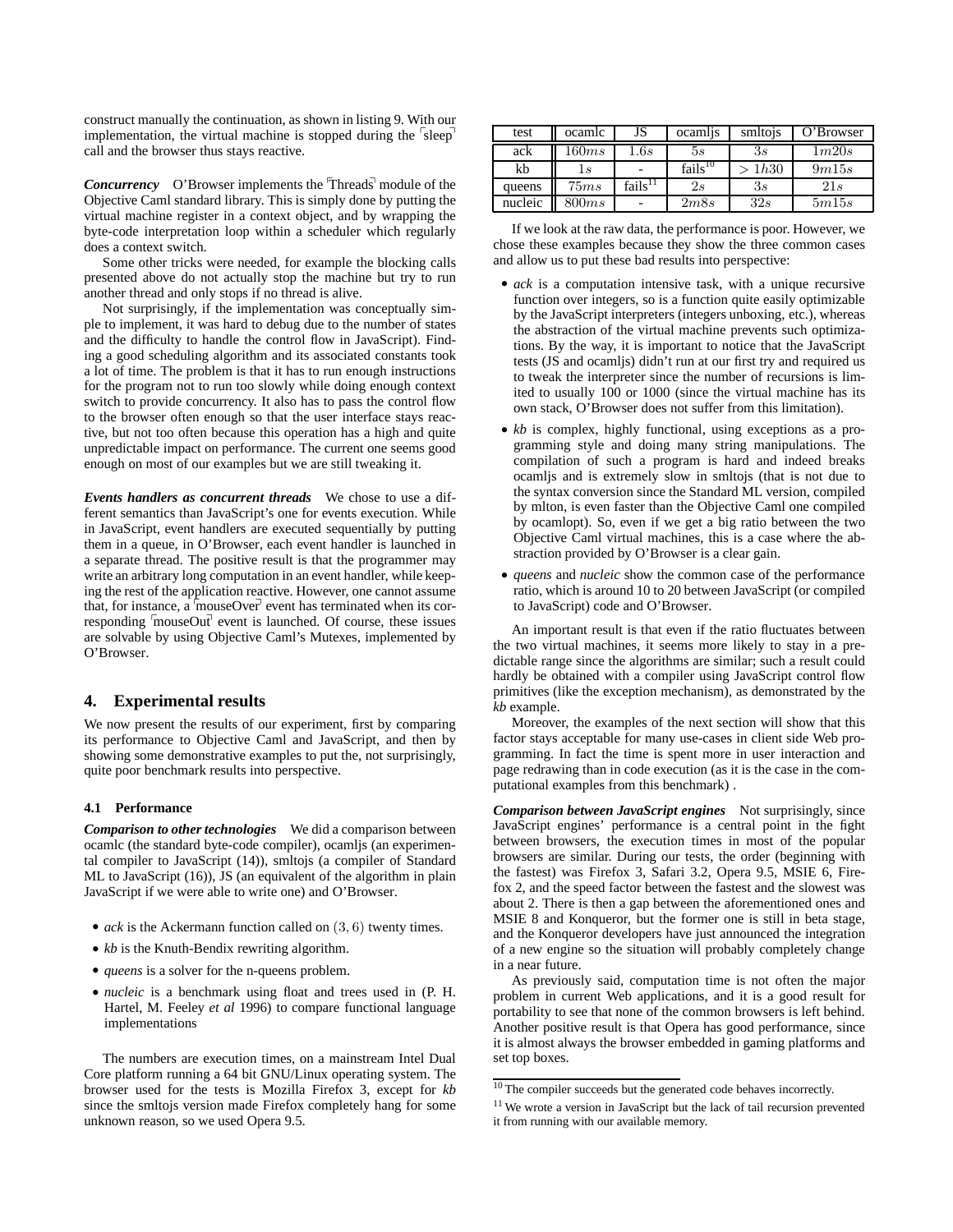## **4.2 Examples**

We now present some concrete uses of O'Browser. We start with a small overview of the two main aspects of client side scripting, namely the creation of new HTML content and the modification of the page, along with a presentation of how to do this in O'Browser. Then we present two small yet quite complex and demonstrative Web applications written entirely in Objective Caml. These examples are extracted form the O'Browser tutorial, and are thus available for testing by the reader.

*Content creation* One possible use of O'Browser is to collect the raw data through HTTP requests and to create an HTML view of it. This can can prove useful to define page data without having to encode it in HTML at each modification, and without requiring a server script.

For example, listings [10,](#page-7-0) [11](#page-7-1) and figure [3](#page-7-2) show the different parts of a small code snippet creating an HTML ordered list from the lines of a text file, and its rendering in a browser.

```
1 let items = split (http_get "list.txt") '\n' in
2 let container = get_element_by_id "basket" in<br>3 Node. append
     Node, append
4 container
5 ( Html . o l
6 (List.map
7 ( fun n −> Html.li [Html.string n])<br>8 ( List.filter ((<>) "") items ) ) )
```
**Listing 10.** A list from a file: O'Browser code

## <span id="page-7-1"></span>1 <**body**>

2 <**div id** = "basket" style = "border:lpx\_black\_solid "></div><br>3 </bodv> 3 < / **body**>

**Listing 11.** A list from a file: html code (extract)



**Figure 3.** A list from a file: an execution

<span id="page-7-2"></span>*Page modification* Another common use of client side scripting, is the modification of the page to use a more dynamic interface when JavaScript is enabled, while keeping the same content.

There are several possibilities to find out which DOM elements are to be modified. One can for instance insert recognisable patterns in CSS classes, in comments or even simply add custom (not XHTML valid) markups or attributes. Our solution is to encode *commands* in markups ids. This has the advantage of keeping the XHTML code valid since every markup can have

an id attribute. We use an encoding of forbidden characters using colons (which is one of the few special characters authorized in ids), and we provide the encoder and decoder. A command is an Objective Caml list of strings, and is encoded as the concatenation of these strings separated by two colons with forbidden characters encoded as entities surrounded by colons. For example, the command  $\lbrack$  "view"; "imgs/13.jpg"]<sup> $\rbrack$ </sup> is encoded as  $\frac{m}{2}$  in the community  $\frac{1}{2}$  ( $\frac{m}{2}$ ,  $\frac{m}{2}$ ,  $\frac{m}{2}$ ,  $\frac{m}{2}$ ,  $\frac{m}{2}$ ,  $\frac{m}{2}$ ,  $\frac{m}{2}$ ,  $\frac{m}{2}$ ,  $\frac{m}{2}$ ,  $\frac{m}{2}$ ,  $\frac{m}{2}$ ,  $\frac{m}{2}$ ,  $\frac{m}{2}$ ,  $\frac{m}{2}$ ,  $\frac{m}{2}$ ,  $\frac{m}{2}$ ,  $\frac{m}{2$ since all ids in an XML document must be different.

For instance, in the tutorial, we browse the DOM to find code fragments and apply a syntax coloration. Listings [12](#page-7-3) and [13](#page-7-4) show respectively the O'Browser code to detect source code extracts to colorize, and a colorization command encoded in an id.

<span id="page-7-3"></span>

|                 | match                                                |
|-----------------|------------------------------------------------------|
| 2               | get attribute node "tagName",                        |
| $\overline{3}$  | decode_id (get_attribute node "id")                  |
| $\overline{4}$  | with                                                 |
| - 5             | "span", $\lceil$ "inline -source" ; lang $\rceil$ -> |
| 6               | let code = $get_attribute$ node "textContent" in     |
| $7\phantom{.0}$ | colorize node code lang                              |
| -8              | "div", ["source" ; lang ; file $\Rightarrow$         |
| -9              | let code = $http.get file in$                        |
| 10              | colorize node code lang                              |
| 11              | $\vert$ (* interpret other commands  *)              |

**Listing 12.** Inline code coloration: O'Browser code

<span id="page-7-4"></span>

| $\epsilon$ <span id="uid0::inline –source::ocaml">let x = 2</span>                                                                                          |
|-------------------------------------------------------------------------------------------------------------------------------------------------------------|
| $\langle \text{div } \text{id} = \text{uid1} : : \text{source} : \text{ocam1} : : \text{test} : \text{dot} : \text{ml} \implies \langle \text{div} \rangle$ |



We are still working on DOM interaction and the code may neither seem very clean nor beautiful. However, it foreshadows the efficiency of Objective Caml over JavaScript, in particular, it shows how the pattern matching and functional style help the programmer introspect and interact with the document in a few lines of code.

*Client/server over http example* Using plain Objective Caml (with the sockets from the standard library) to program a simplified HTTP server, and O'Browser (with its  $G$ raphics implementation), we wrote a simple *proof-of-concept* communicating Web application entirely in Objective Caml.



**Figure 4.** A multiuser scribble in Objective Caml

<span id="page-7-5"></span>Figure [4](#page-7-5) shows a session of this toy application which enables several users to share a whiteboard over the network through their Web browsers. The simplicity of the Web server and the number of requests due to the naive textual-over-http protocol makes it a little slow, but it works. The whole application fits in a little more than a hundred lines of Objective Caml.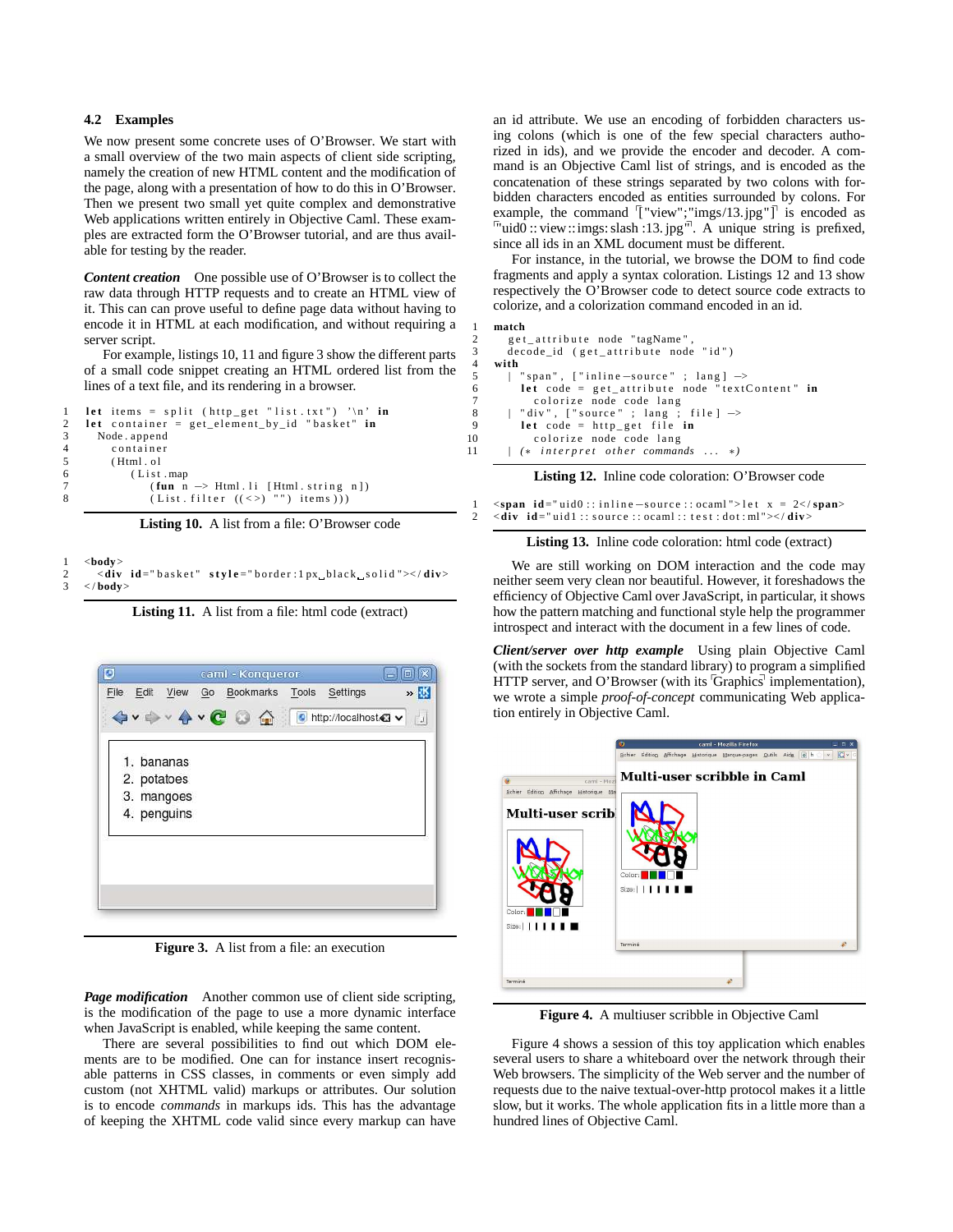*Integration with Ocsigen* Even if O'Browser cannot (yet) directly communicate with Ocsigen, it is already possible to make it communicate via standard http request, and to use it to enhance Ocsigen modules.

For instance, we wrote a little image gallery script. The Ocsigen part takes a directory of images, generates thumbnails and re-sized images. The main service generates a page of thumbnails linked to the pictures, with encoded commands to call the viewer on the re-sized pictures (as presented earlier in the section).

When the gallery is loaded, the O'Browser programs searches for the encoded commands in the DOM and replaces the links' targets to calls to a caml closure launching a picture browser in the same window.

The picture browser then dynamically loads and displays the re-sized pictures, providing buttons to previous and next pictures (since the list of all pictures is collected during the initial DOM search), a screen capture is shown in picture [5.](#page-8-2)



**Figure 5.** A gallery in Ocsigen and O'Browser

<span id="page-8-2"></span>The advantage of such an approach is that the original page remains accessible, since it is valid XHTML as checked by the type system of Ocsigen and fully working even when JavaScript is not available.

Again, the whole application fits in a little more than a hundred lines of Objective Caml.

# <span id="page-8-0"></span>**5. Related work**

As there are lots of Web programming tools, we focus here on the ones that generate code to be executed on the client, and especially those inspired by the functional programming community.

*Client/server frameworks* A few projects share Ocsigen's goal of generating code for both server and client side (and also for database queries) using one language.

One of the most closely related is HOP [\(Serrano 2007](#page-9-7)) [\(17\)](#page-9-33), a language inspired by Scheme, with two compilers for producing server and client side code. It is using a two level language to distinguish between server and client portions of code, the latter being compiled towards JavaScript. The Web application is therefore written in one single code, and the two execution flows communicate through function calls.

Links [\(18\)](#page-9-34) is also a language allowing to write server and client sides in the same code, through annotations. It is using a compiler towards JavaScript, with a concurrency model that uses message passing in Erlang or Mozart style [\(19\)](#page-9-35) [\(20\)](#page-9-36). Communication between server and client is done through function calls.

*Client side code execution* Another compiler towards JavaScript is Ycr2js [\(21\)](#page-9-37) (Yhc Core to Javascript Converter) that converts Haskell to Javascript. It implements concurrency through a cooperative thread model.

There are also other compilers to JavaScript, for example in the GWT[\(13\)](#page-9-28) or Volta [\(22\)](#page-9-38) frameworks.

Flapjax [\(23\)](#page-9-39) is a language to program the client side of a Web application. It is using reactive programming. The language uses JavaScript syntax, and a compiler to translate the reactive part into JavaScript. It is also possible to use it simply as a library in JavaScript.

We are not aware of any other virtual machine implemented in JavaScript, but one virtual machine for Java called Orto [\(24\)](#page-9-40), for which we have very little information. Some interpreters for scripting languages have also been written in JavaScript.

## <span id="page-8-1"></span>**6. Conclusion**

Thanks to this experiment, our goal to write a Web application entirely in Objective Caml is one step closer. We were able to write the server code, thanks to Ocsigen, now, we have a fully functional, yet a bit slow, experimentation platform to write the client code.

*Future work* We plan to work on the communication between the two parts. As explained in section [3,](#page-2-0) we use a compatible run-time data representation which enables us to transmit serialized data. We plan to use the work from [\(Henry et al. 2007](#page-9-41)) on safe deserialization of Objective Caml values to design our security model.

Moreover, we have started to work on statically type-checked database interfacing for the server side. The goal is to ensure that the program uses a coherent database scheme before running it and thus eliminate run-time errors. Some work has already been done by pgocaml [\(25\)](#page-9-42), we plan to add more flexibility to the model, to add a modular back-end interface to support several database engines, and to perform the checks at the deployment phase instead of the compilation.

We also plan to ensure properties on the preservation of the XML grammar of the DOM during its modification. Several works have been done on XML typing integration in Objective Caml, like OcamlDuce [\(Frisch 2006\)](#page-9-43) [\(26\)](#page-9-44), but they are centered on XML tree generation. It does not seem trivial to apply them directly to the DOM due to its dynamic nature, in particular the fact that a side effect on a node of the DOM may affect other nodes and thus break their well typedness.

*Nearer future work* There are two visions of client side Web programming. The first, which is the most widespread one today, is to enhance Web sites by adding a more reactive user interface. For this, and as shown by the examples presented in section [4,](#page-6-0) O'Browser has good enough performance and using Objective Caml gives a better programming experience in terms of safety and productivity.

The second one is RIA (*Rich Internet Applications*) which are arising with tools such as Google SpreadSheets and show the limits of JavaScript (the reader may have a look at such applications to be convinced that there are performances and debugging issues with them). For this kind of applications, we have already started to write a browser plug-in embedding the Objective Caml virtual machine and exposing the same Objective Caml API as O'Browser. On one hand, this will give a great performance gain to users who install the plug-in, on the other hand, users who do not want, or cannot,